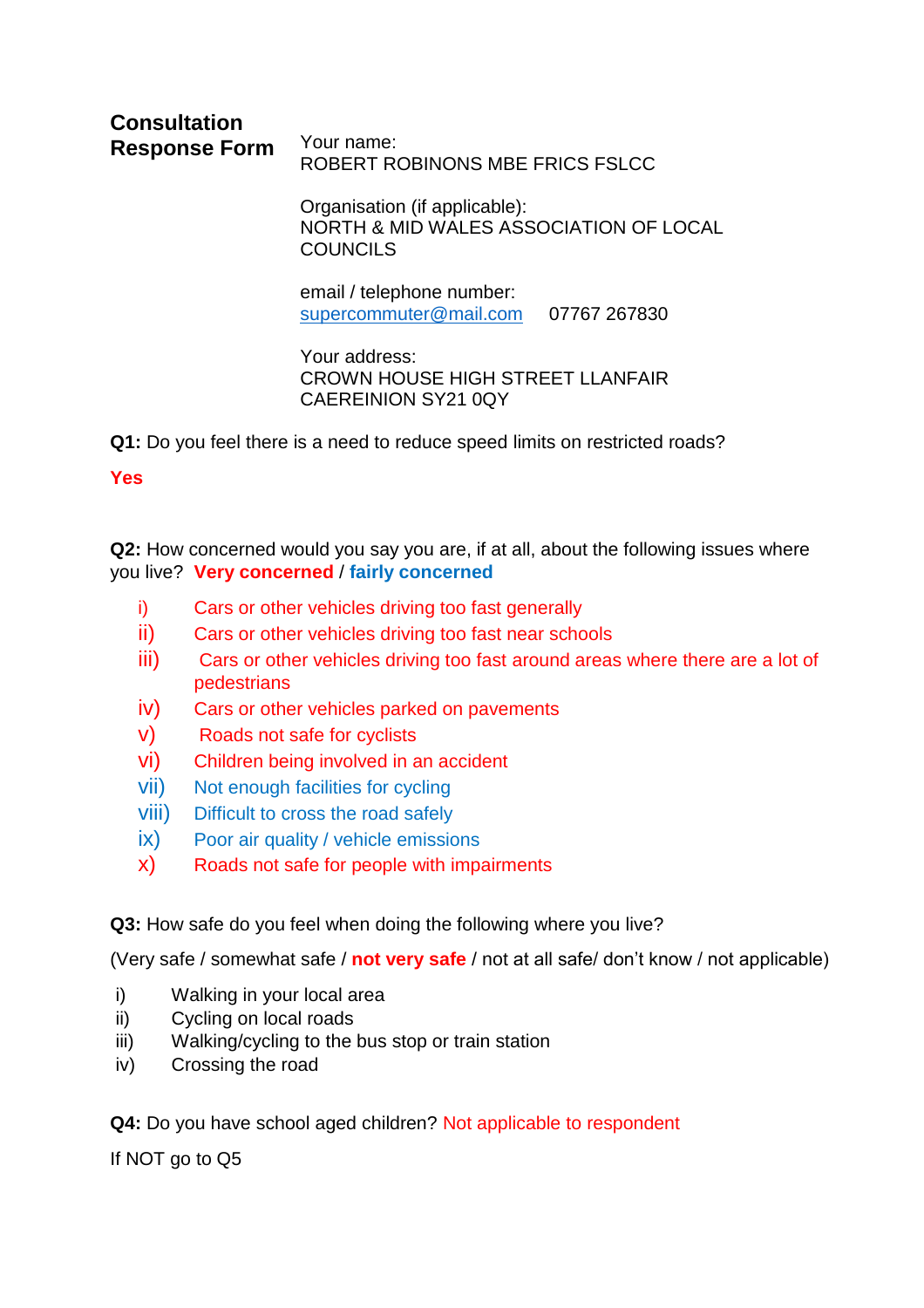**Q5:** The Welsh Government is proposing to reduce the speed limit from 30 mph to 20 mph on restricted roads, which are generally located in residential communities and built-up areas across Wales.

What's your view on this idea?

# **Strongly in favour Go to Q6**

Slightly in favour Go to **Q6**

Slightly against Go to **Q7**

Strongly against Go to **Q7**

Don't know Go to **Q8**

**Q6:** Here are some reasons why people might support 20mph speed limits on restricted roads. Which of these, if any, do you agree with?

All that apply are shown in red:

- i) Encourages more walking and cycling
- ii) Improves the quality of life
- iii) Improves traffic flow
- iv) Makes it safer for cyclists
- v) Makes it safer for pedestrians
- vi) Makes streets more pleasant to live in
- vii) Means children can play more safely
- viii) Means fewer serious collisions on the roads
- ix) Reduces noise
- x) Reduces air pollution
- xi) Reduces risk of fatal accidents
- xii) Improves physical and mental health
- xiii) Makes it easier for people to meet up

**Q7:** Here are some reasons why people might oppose 20mph speed limits on restricted roads. Which of these, if any, do you agree with (shown in red)?

i) Increases accidents

- ii) Increases congestion
- iii) Increases pollution
- iv) Makes journey times longer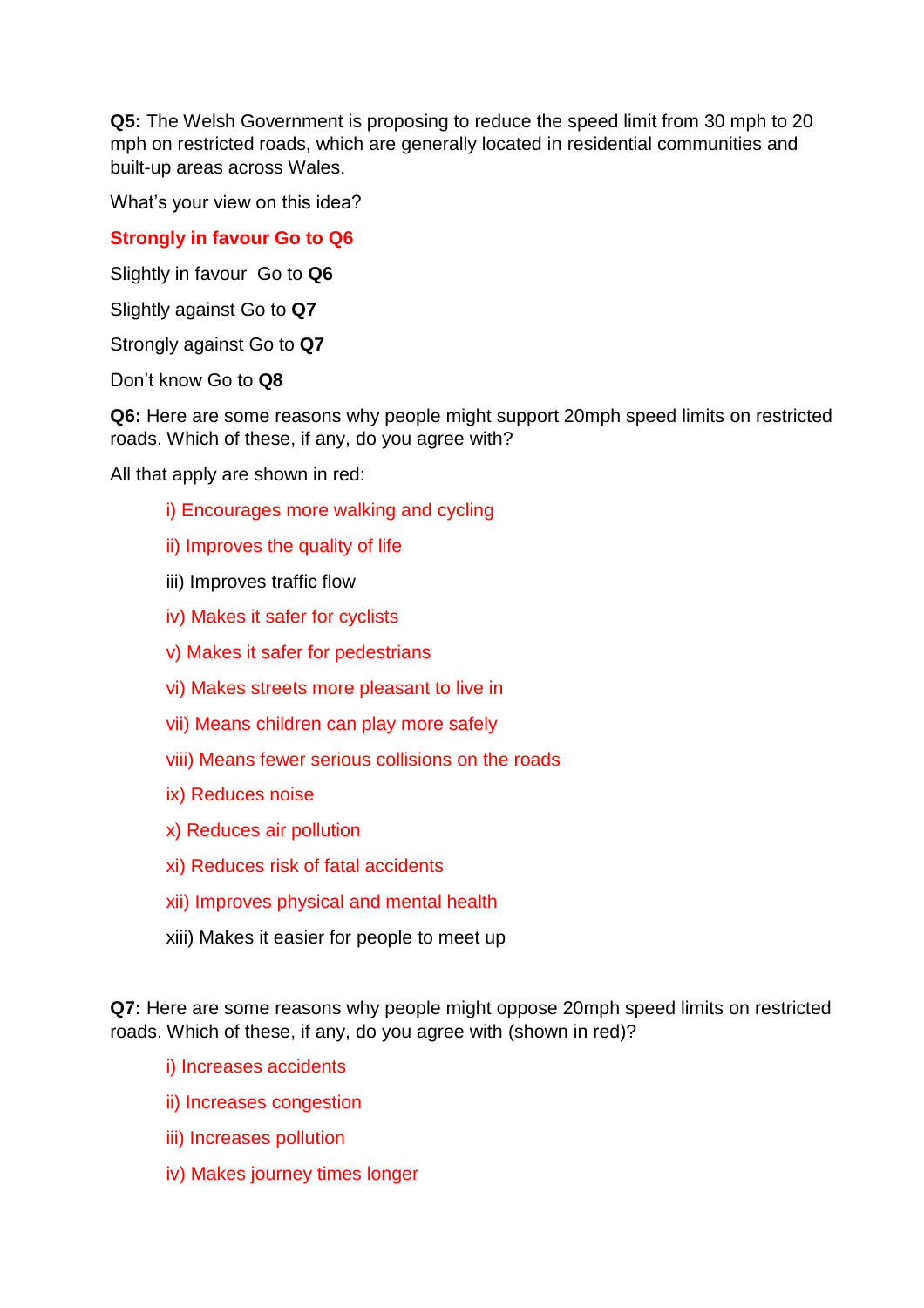- v) Makes the quality of life worse
- vi) May be ignored by many drivers
- vii) May not be policed and enforced effectively
- viii) Would annoy drivers
- ix) Would not make any difference to cyclists' safety
- x) Would not make any difference to pedestrians' safety

**Q8:** What difference would 20mph speed limits on restricted roads make to you personally? Would they make you more likely to do the following?

- i) Walk more **YES**/NO
- ii) Drive more YES/**NO**
- iii) Cycle or Scooter **YES**/NO
- iii) Use public transport YES/**NO**
- iv) Other. Please specify \_\_\_\_\_\_\_\_\_\_\_\_\_\_\_\_\_\_\_\_\_\_

**Q.9:** Do you think a 20mph speed limit on restricted roads would have a positive impact the following:

- i) Older people; **YES**/NO
- ii) Those with physical impairments; **YES**/NO
- iii) Those with sensory impairments (visual, hearing); **YES**/NO
- iv) Pregnant women **YES**/NO

**Q10:** How do you think the 20mph speed limit on restricted roads would impact the following businesses (very positive/ somewhat positive/ neutral/ somewhat negative/ very negative):

i) Local "high street" businesses (shops, cafes, pubs, other customer-facing organisations);

## **No difference**

ii) Businesses in the area using the road network for access or deliveries

#### **Positive**

III) Road maintenance and utility (electricity, gas, water, communications) companies requiring access to work on the road

## **No difference**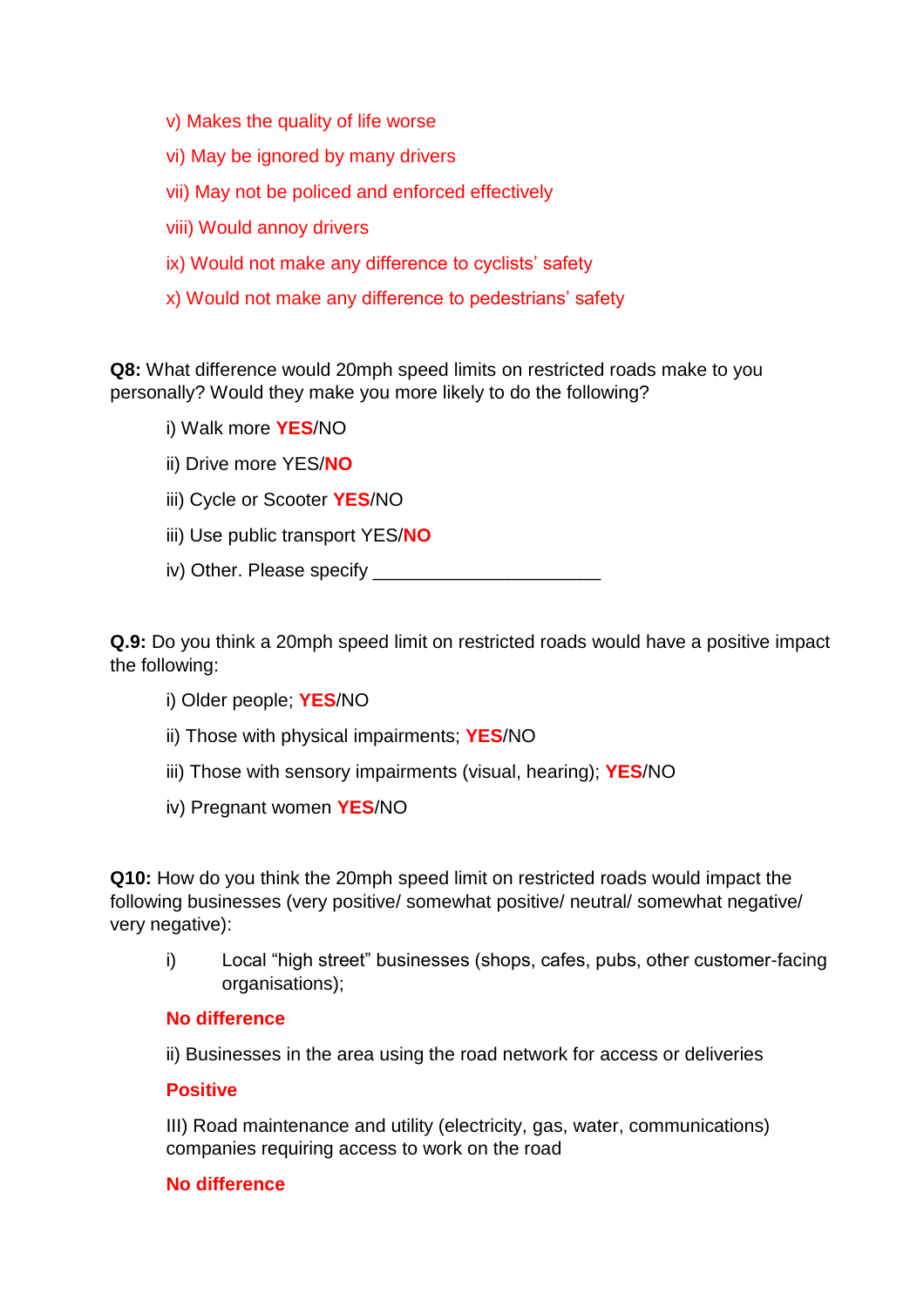**Q11:** How old are you?

| 25-34 years old   |
|-------------------|
| 45-65 years old   |
| Prefer not to say |
|                   |

**Age range of those attending Association Meetings are 45 plus.**

**Q12:** Do you have, or do you consider yourself to have, an impairment or health condition?

Yes No

Prefer not to say

**Some members do and others do not**

**Q 13:** What impact would introducing a 20mph default speed limit on restricted roads in Wales have on the Welsh language?

Positive / Negative / No impact / Don't know

If you feel it would impact the Welsh language negatively or positively, in what way would it impact?

Write your answer here:

**Not relevant to this consultation**

**Q14**: Have you seen or heard any marketing, communications or advertising recently about the proposal to reduce the speed limit on restricted roads to 20mph in Wales?

**Yes** / No

**Q15**: How often do you do each of these things?

- (At least once a day / At least once a week / Less often / Never)
- Read a national (UK) newspaper (online or paper)
- Read a national (Wales) newspaper (online or paper)
- Read a local newspaper (online or paper)
- Listen to a radio station
- Watch BBC TV
- Watch TV advert
- Use Facebook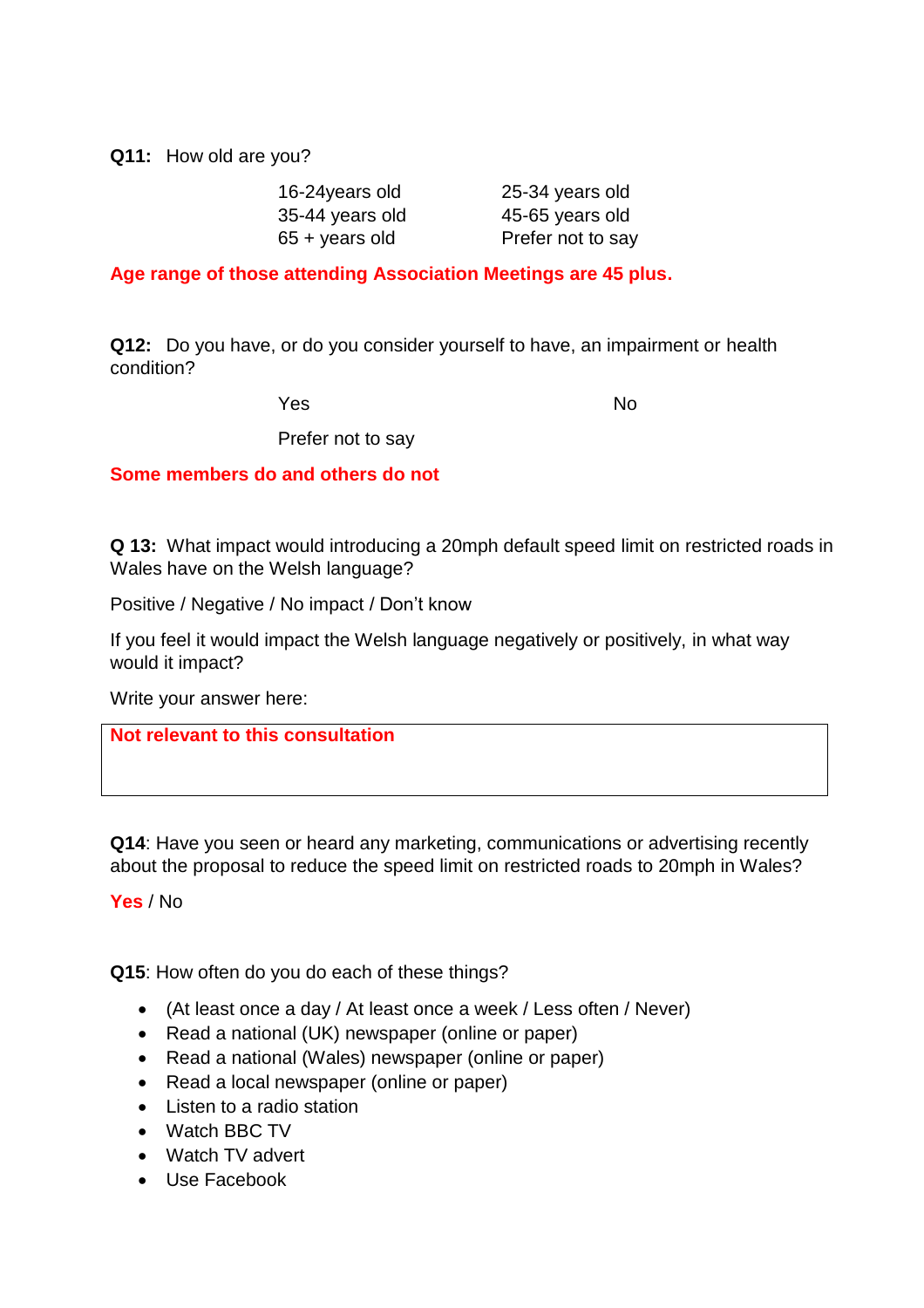• Use Twitter

### **Not relevant to this consultation.**

**Question A**: We are under a duty to consider the effects of our policy decisions on the Welsh language, under the requirements of the Welsh Language (Wales) Measure 2011.

We would like to know your views on the effects the proposals would have on the Welsh language, specifically on opportunities for people to use Welsh and on treating the Welsh language no less favorably than English.

What effects do you think there would be? How could positive effects be increased, or negative effects be mitigated?

### **Not relevant to this consultation.**

**Question B**: Please also explain how you believe the proposals could be formulated or changed so as to have positive effects or increased positive effects on opportunities for people to use the Welsh language and on treating the Welsh language no less favorably than the English language, and no adverse effects on opportunities for people to use the Welsh language and on treating the Welsh language no less favorably than the English language.

**Not relevant to this consultation.**

**Question 18**: We have asked a number of specific questions. If you have any related issues which we have not specifically addressed, please use this space to report them:

The main issues around introducing a 20mph limit in residential areas is enforcement. Putting in more traffic calming is not popular; particularly speed humps which are noisy for those living next to them.

If the new measures are not enforced (cameras etc) there will be little point in bringing them in.